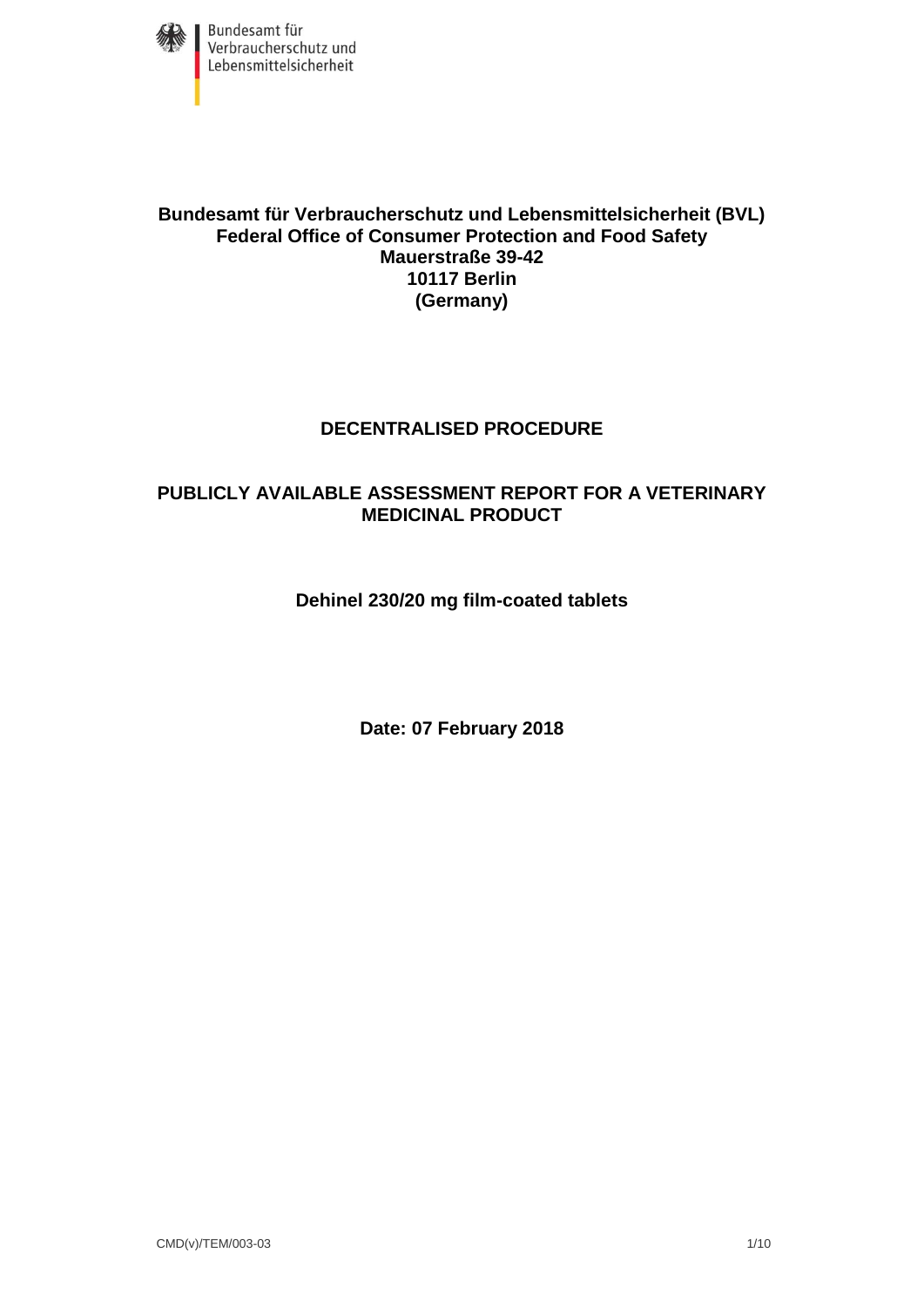## **MODULE 1**

## **PRODUCT SUMMARY**

| <b>EU Procedure number</b>                | DE/V/0160/002/DC                                                                                                                                                                                                                                                                                                                                                                                         |
|-------------------------------------------|----------------------------------------------------------------------------------------------------------------------------------------------------------------------------------------------------------------------------------------------------------------------------------------------------------------------------------------------------------------------------------------------------------|
| Name, strength and<br>pharmaceutical form | Dehinel/Anthelmin 230/20 mg/mg film-coated<br>tablets for cats                                                                                                                                                                                                                                                                                                                                           |
| Applicant                                 | KRKA d.d., Novo mesto,<br>Šmarješka cesta 6<br>8501 Novo mesto<br>Slovenia                                                                                                                                                                                                                                                                                                                               |
| Active substance(s)                       | Pyrantel embonate<br>Praziquantel                                                                                                                                                                                                                                                                                                                                                                        |
| <b>ATC Vetcode</b>                        | QP52AA51                                                                                                                                                                                                                                                                                                                                                                                                 |
| Target species                            | Cats                                                                                                                                                                                                                                                                                                                                                                                                     |
| Indication for use                        | For the treatment of mixed infestations with<br>roundworms and tapeworms in cats, caused<br>by:<br>adult stages of ascarids: Toxocara cati<br>(syn. mystax)<br>adult stages of hookworms:<br>Ancylostoma tubaeforme, Ancylostoma<br>braziliense<br>tapeworms: Echinococcus<br>multilocularis, Dipylidium caninum,<br>Hydatigera (Taenia) taeniaeformis,<br>Mesocestoides spp., Joyeuxiella<br>pasqualei. |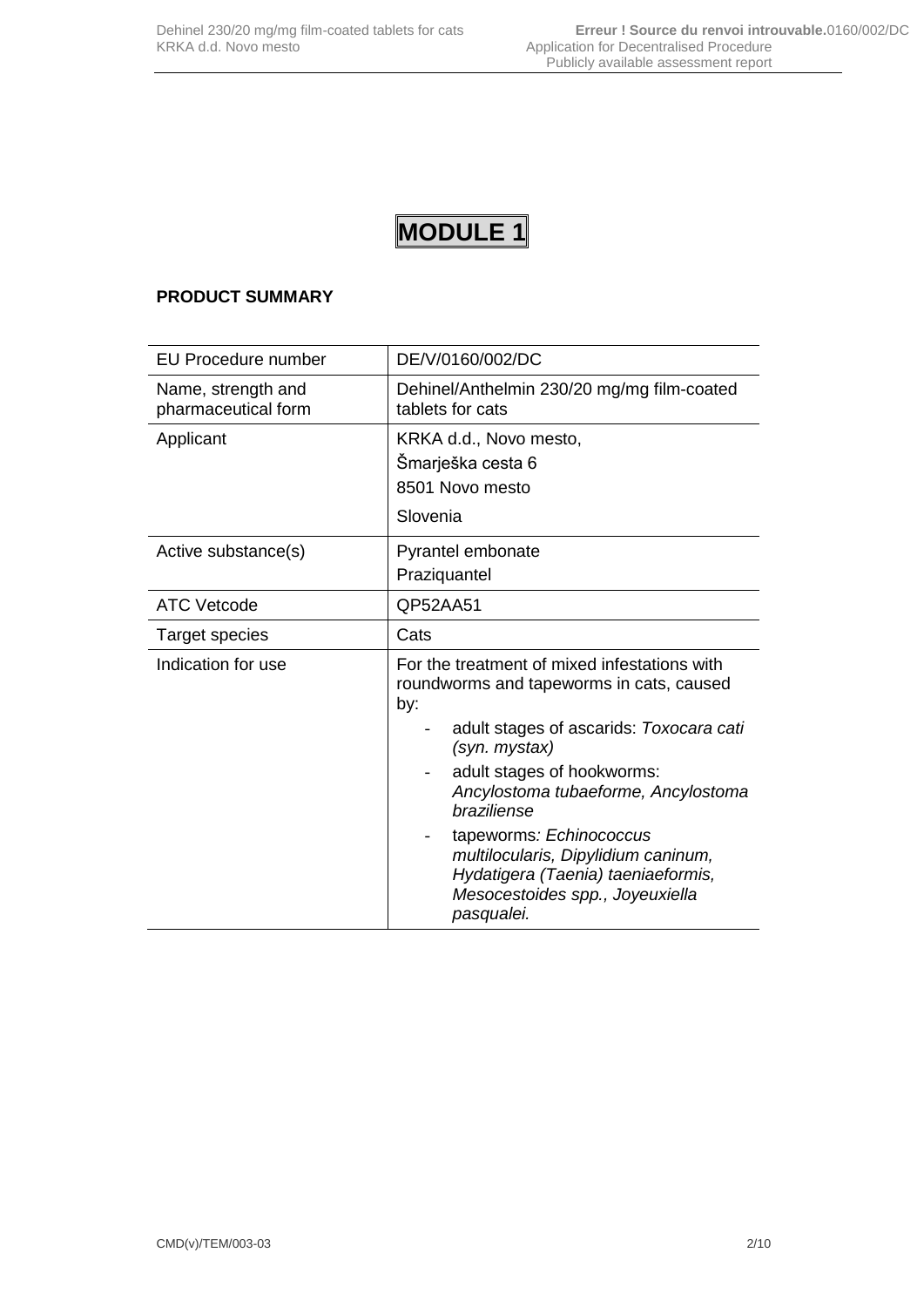# **MODULE 2**

The Summary of Product Characteristics (SPC) for this product is available on the Heads of Veterinary Medicinal Agencies website [\(www.hma.eu\)](http://www.hma.eu/).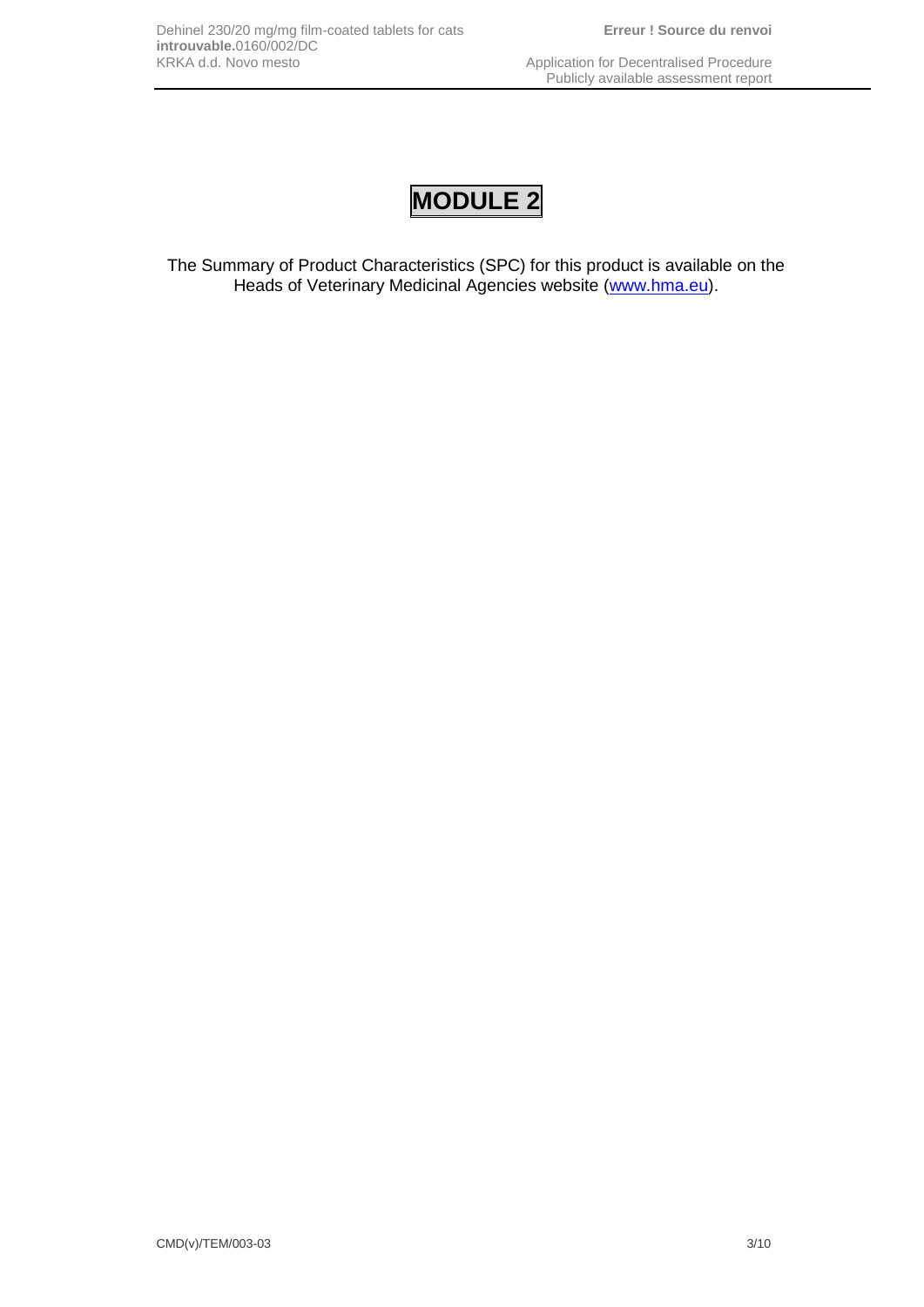## **MODULE 3**

## **PUBLIC ASSESSMENT REPORT**

| Legal basis of original<br>application                                       | Application in accordance with Article 13(1) of<br>Directive 2001/82/EC as amended. |
|------------------------------------------------------------------------------|-------------------------------------------------------------------------------------|
| Date of completion of the<br>original Decentralised<br>procedure             | 18 October 2017                                                                     |
| Date product first authorised<br>in the Reference Member<br>State (MRP only) | n.a.                                                                                |
| <b>Concerned Member States for</b><br>original procedure                     | CY, EL, FR, IT, PL                                                                  |

## **I. SCIENTIFIC OVERVIEW**

The product is produced and controlled using validated methods and tests, which ensure the consistency of the product released on the market.

The safety and efficacy aspects of this product is identical to the reference product. The initial application for the reference product was assessed before there was a requirement to have a public assessment report, therefore no details in this section are available.

## **II. QUALITY ASPECTS**

#### *A. Qualitative and quantitative particulars*

The product contains Pyrantel embonate 230.0 mg, Praziquantel 20 mg and the excipients Maize starch, Povidone K25, Cellulose Microcrystalline, Silica Colloidal Anhydrous, Magnesium stearate, Hypromellose, Polyethylene glycol 4000, Titanium dioxide E171.

The container/closure system consists of a blister pack made of a laminated oPA/Al/PVC foil and an aluminium lidding foil.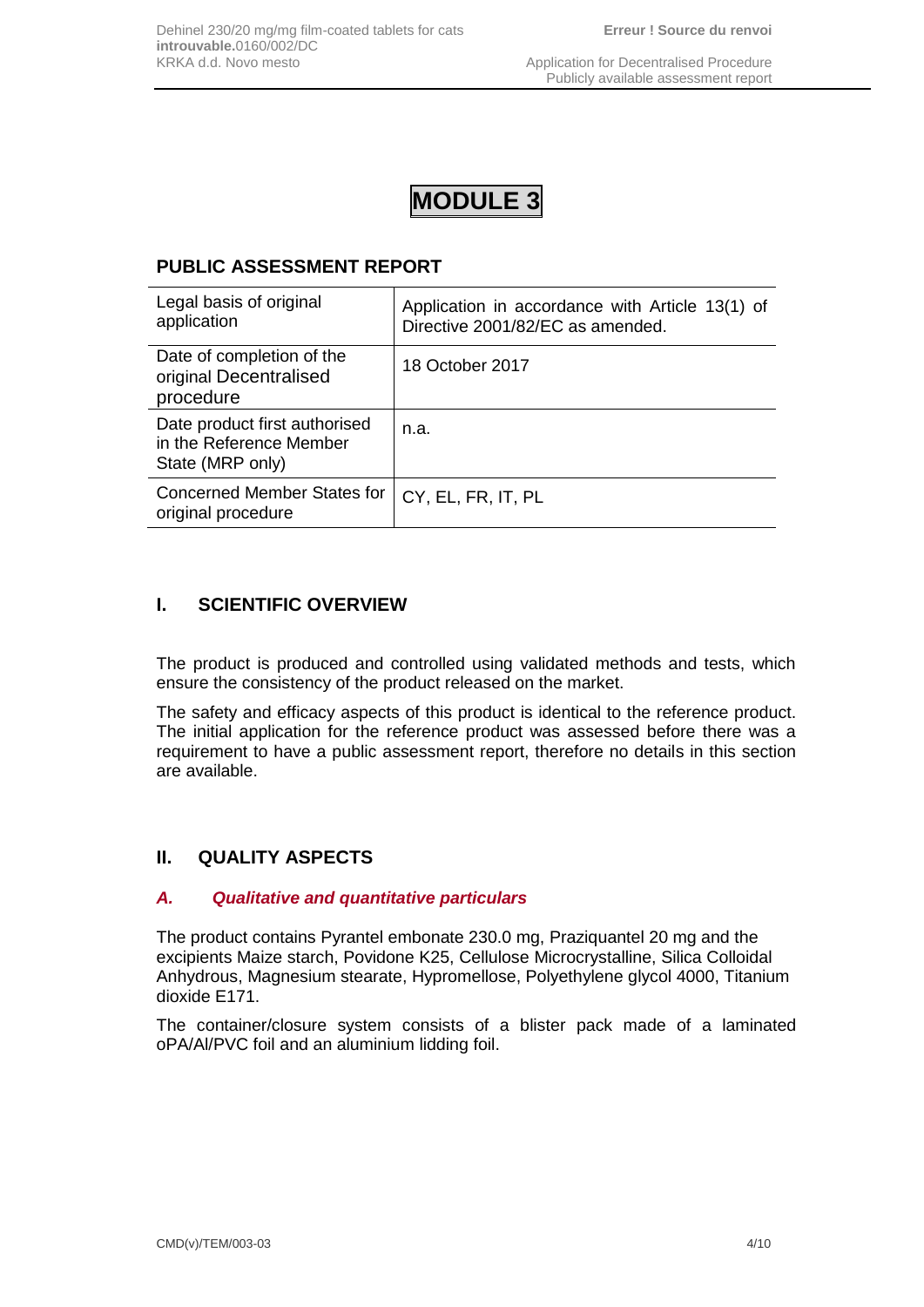#### *B. Method of Preparation of the Product*

The product is manufactured fully in accordance with the principles of good manufacturing practice at a licensed manufacturing site*.*

The product is manufactured in accordance with the European Pharmacopoeia and relevant European guidelines.

## *C. Control of Starting Materials*

The active substances are Pyrantel Embonate, and Praziquantel established substances described in the European Pharmacopoeia. The active substances are manufactured in accordance with the principles of good manufacturing practice.

The active substance specifications are considered adequate to control the quality of the materials. Batch analytical data demonstrating compliance with this specifications have been provided.

There are no substances within the scope of the TSE Guideline present or used in the manufacture of this product*.*

#### *D. Control on intermediate products*

Not applicable.

#### *E. Control Tests on the Finished Product*

The finished product specification controls the relevant parameters for the pharmaceutical form. The tests in the specification, and their limits, have been justified and are considered appropriate to adequately control the quality of the product.

Satisfactory validation data for the analytical methods have been provided.

Batch analytical data from the proposed production site have been provided demonstrating compliance with the specification.

#### *F. Stability*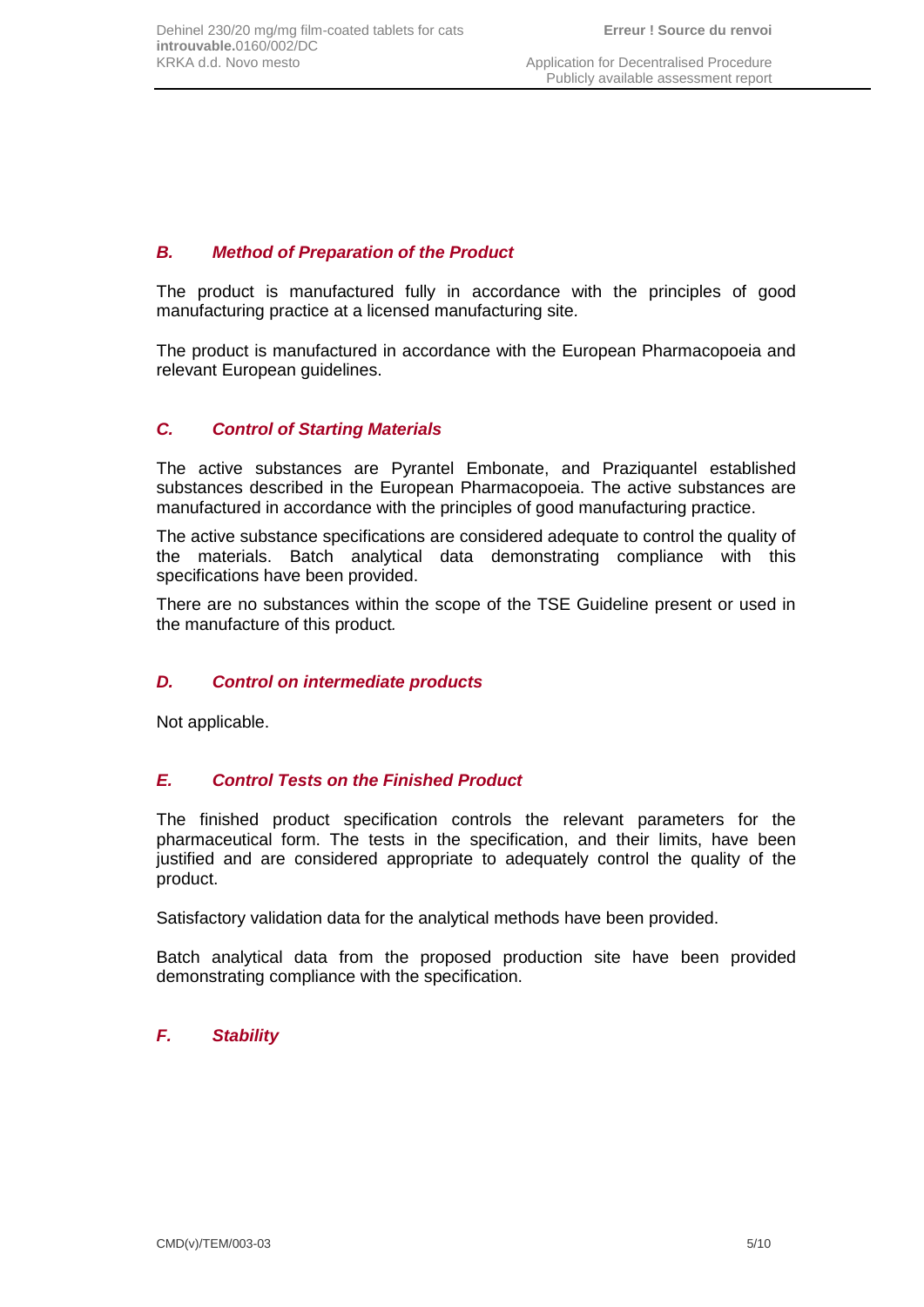Stability data on the active substances have been provided in accordance with applicable European guidelines, demonstrating the stability of the active substance when stored under the approved conditions.

Stability data on the finished product have been provided in accordance with applicable European guidelines, demonstrating the stability of the product throughout its shelf life when stored under the approved conditions.

## *G. Other Information*

None.

## **III. SAFETY AND RESIDUES ASSESSMENT (PHARMACO-TOXICOLOGICAL)**

As this is a generic application according to Article 13.1, and the *in-vitro* dissolution profiles of praziquantel and pyrantel embonate proved to be similar for Anthelmin/Dehinel and its reference product Drontal, results of safety tests are not required.

The pharmacological and toxicological aspects of this product are identical to the reference product.

Warnings and precautions as listed on the product literature are adequate to ensure safety to users of the product.

## *Environmental Risk Assessment*

#### **Phase I**

The environmental risk assessment can stop in Phase I and no Phase II assessment is required because the veterinary medicinal product will only be used in non-food animals.

#### **Conclusion**

Based on the data provided, the ERA can stop at Phase I. The product is not expected to pose an unacceptable risk for the environment when used according to the SPC.

## **IV. CLINICAL ASSESSMENT (EFFICACY)**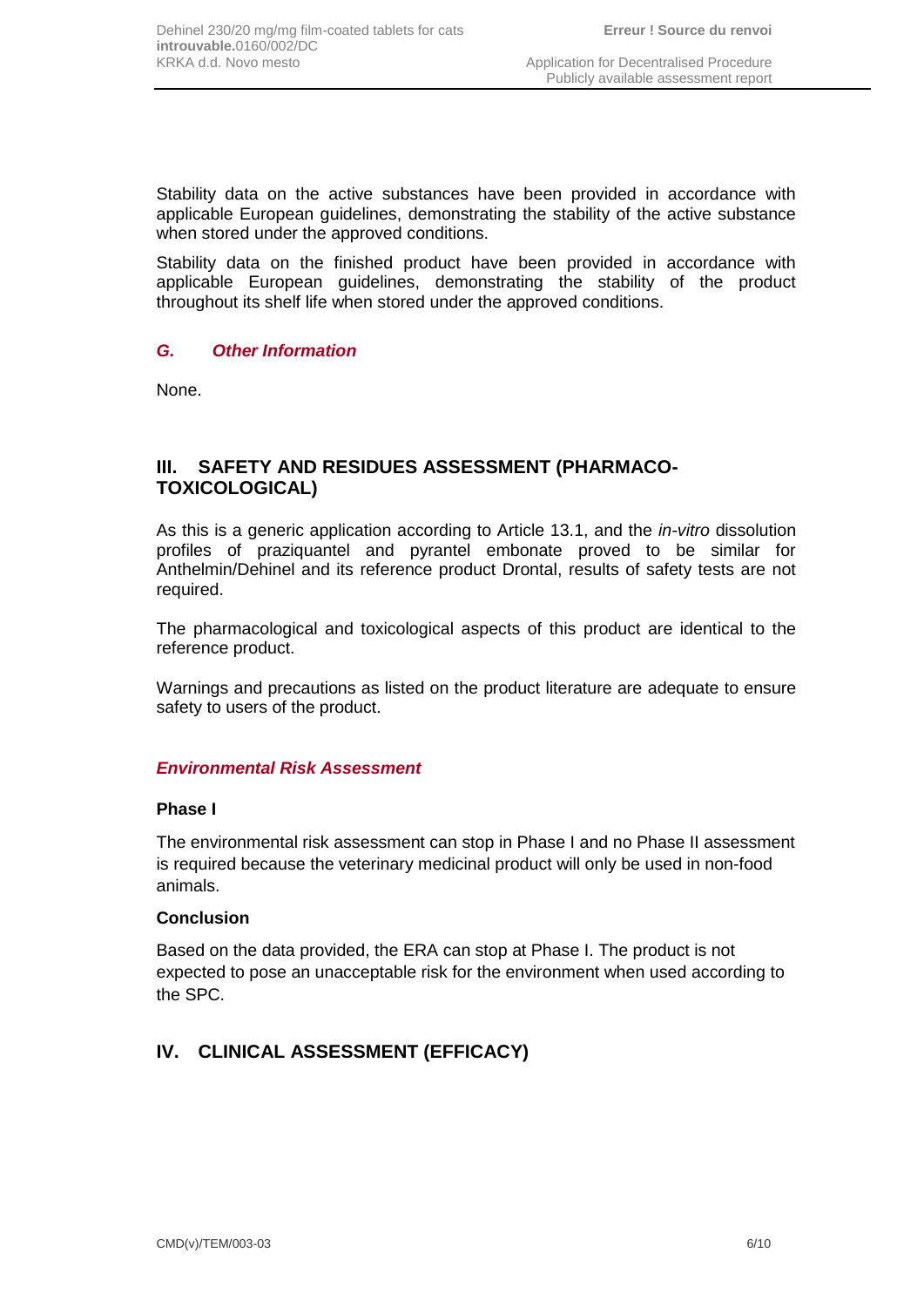This is a duplicate application in Decentralised Procedure for the generic product Dehinel 230/20 mg film-coated tablets for cats (hereafter named Dehinel), submitted by KRKA d.d., Novo mesto. The application is made in accordance with Article 13(1) of the Directive 2001/82/EC, as amended. A reference to the initial marketing authorisation procedure Anthelmin 230/20 mg Film-coated tablet for cats (DE/V/0160/001/DC, hereafter named Anthelmin) is made. The data submitted by the applicant are identical to those submitted for Anthelmin. The reference veterinary medicinal product is Drontal 230/20 mg film-coated tablets for cats (hereafter named Drontal), authorised in Germany since 1995 (authorisation number: 15584.00.01). The generic product Dehinel is comparable to the reference product Drontal both in terms of the pharmaceutical form and qualitative and quantitative composition of the active substances. The excipients are qualitatively comparable but not quantitatively. However, the differences in the amount of some excipients in the generic product are negligible.

Dehinel is intended for the treatment of mixed infestations with adult stages of roundworms (ascarids *[Toxocara cati syn. Mystax]),* hookworms (*Ancylostoma tubaeforme, Ancylostoma braziliense),* and tapeworms (*Echinococcus multilocularis, Dipylidium caninum, Hydatigera (Taenia) taeniaeformis, Mesocestoides spp., Joyeuxiella pasqualei)* in cats.

An *in vivo* bioequivalence study was performed for praziquantel in cats with the initial generic Anthelmin and reference product Drontal. The *in vitro* dissolution profiles of praziquantel and pyrantel embonate proved to be similar for both products. In addition, the efficacy of a single oral dose of Anthelmin against zoonotic *Echinococcus multilocularis* in experimentally infected cats has been demonstrated.

Based on these data, the safety and efficacy aspects of Dehinel are equivalent to those of the reference product. Further data on efficacy and target animal safety were not considered necessary for Dehinel due to the identical compositioin of Dehinel and the initial generic product Anthelmin.

## *IV.A Pre-Clinical Studies*

#### *Pharmacology*

An *in vivo* bioequivalence study has been performed comparing praziquantel plasma levels of the initial test product Anthelmin/Dehinel with the reference product Drontal. The study was designed and conducted according to the guideline on the conduct of bioequivalence studies for veterinary medicinal products (EMA/CVMP/016/00-Rev.2; 2011).

Bioequivalence of Anthelmin/Dehinel and Drontal could not be decisively demonstrated for praziquantel because  $C_{\text{max}}$  was not within the pre-defined range, and  $AUC<sub>last</sub>$  was inside the acceptance range.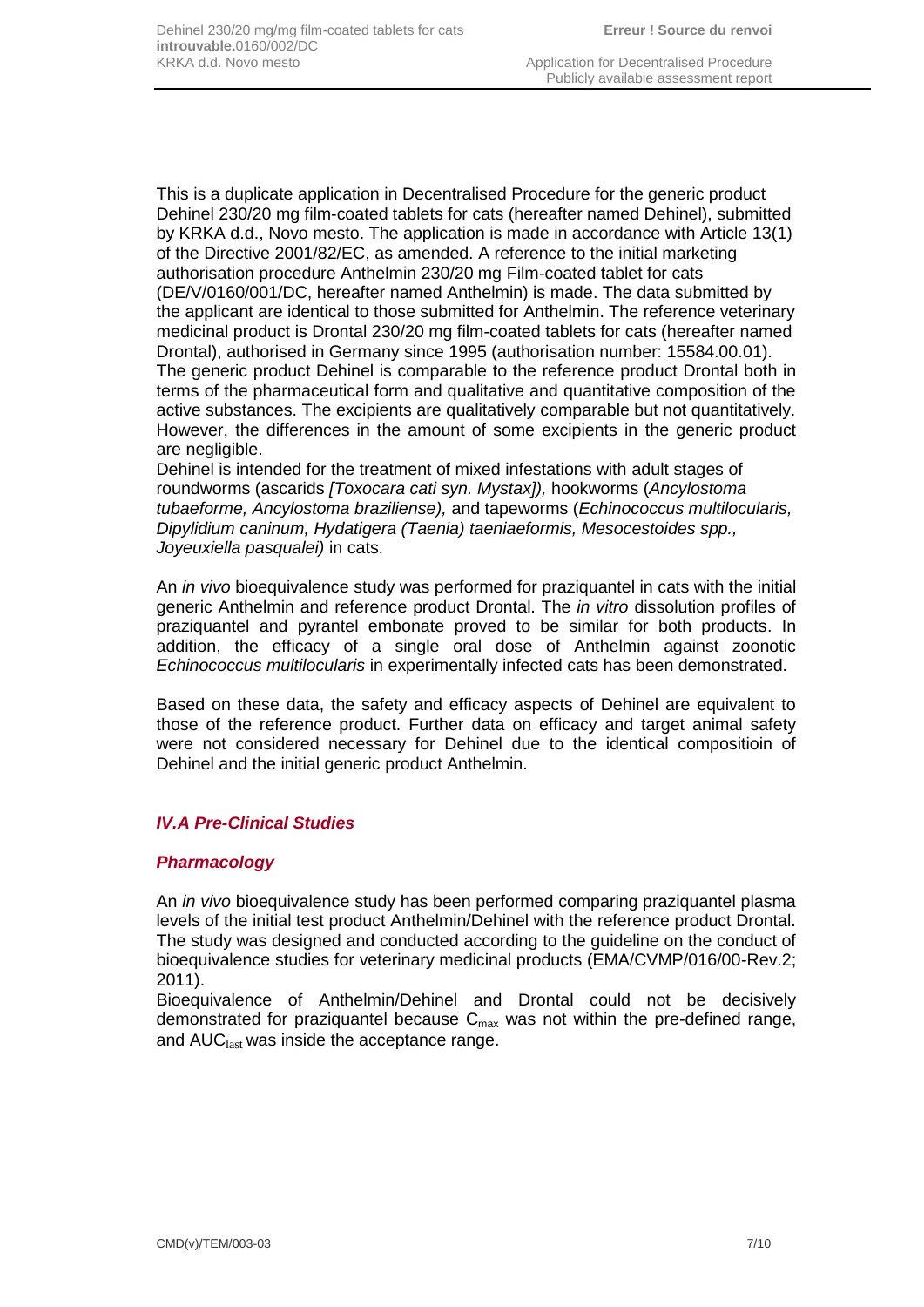Consequently, a dose confirmation study with the zoonotic tapeworm *Echinococcus multilocularis* was conducted in experimentally infected cats with a single oral dose of the initial generic product Anthelmin, which is identical to the product Dehinel. In this study 100% efficacy has been shown (see part IV.B Clinical Studies).

In addition, the applicant conducted *in vitro* dissolution studies comparing the initial generic product Anthelmin and the reference product Drontal. The *in vitro* dissolution studies were performed according to the guideline on the conduct of bioequivalence studies for veterinary medicinal products (EMA/CVMP/016/00-Rev.2; 2011). All dissolution profiles of pyrantel embonate and praziquantel from the test and reference product proved to be similar under all conditions tested. The *f*2 values were between 50 and 100.

#### *Tolerance in the Target Species of Animals*

Due to the generic application according to Article 13(1) of Directive 2001/82/EC as amended, target animal safety studies are not required. In the *in vivo* bioequivalence study both products were well tolerated and no treatment related adverse reactions were observed.

No adverse effects were seen in the dose confirmation study in cats experimentally infected with *Echinococcus multilocularis.*.

The product literature accurately reflects the type and incidence of adverse effects which might be expected.

#### *Resistance*

Due to the generic application according to Article 13(1) of Directive 2001/82/EC as amended, resistance data are not required. However, adequate warnings and precautions are included in the product literature.

#### *IV.B Clinical Studies*

A dose confirmation study with the initial generic product Anthelmin and the zoonotic tapeworm *Echinococcus multilocularis* was conducted in experimentally infected cats.

The study was well-designed, performed and documented according to VICH Topic GL9 (Guideline on good clinical practices, CVMP/VICH/595/98-Final, 4 July 2000), to VICH Topic GL 7 (efficacy requirements for anthelmintics: overall guidelines, CVMP/VICH/832/99-corr, 7 December 2000), and to VICH Topic GL 20 (Efficacy of anthelmintics: specific recommendations for feline, CVMP/VICH/545/00-Final, 30 July 2001). The included suitable number of parasite-naive were appropriate for the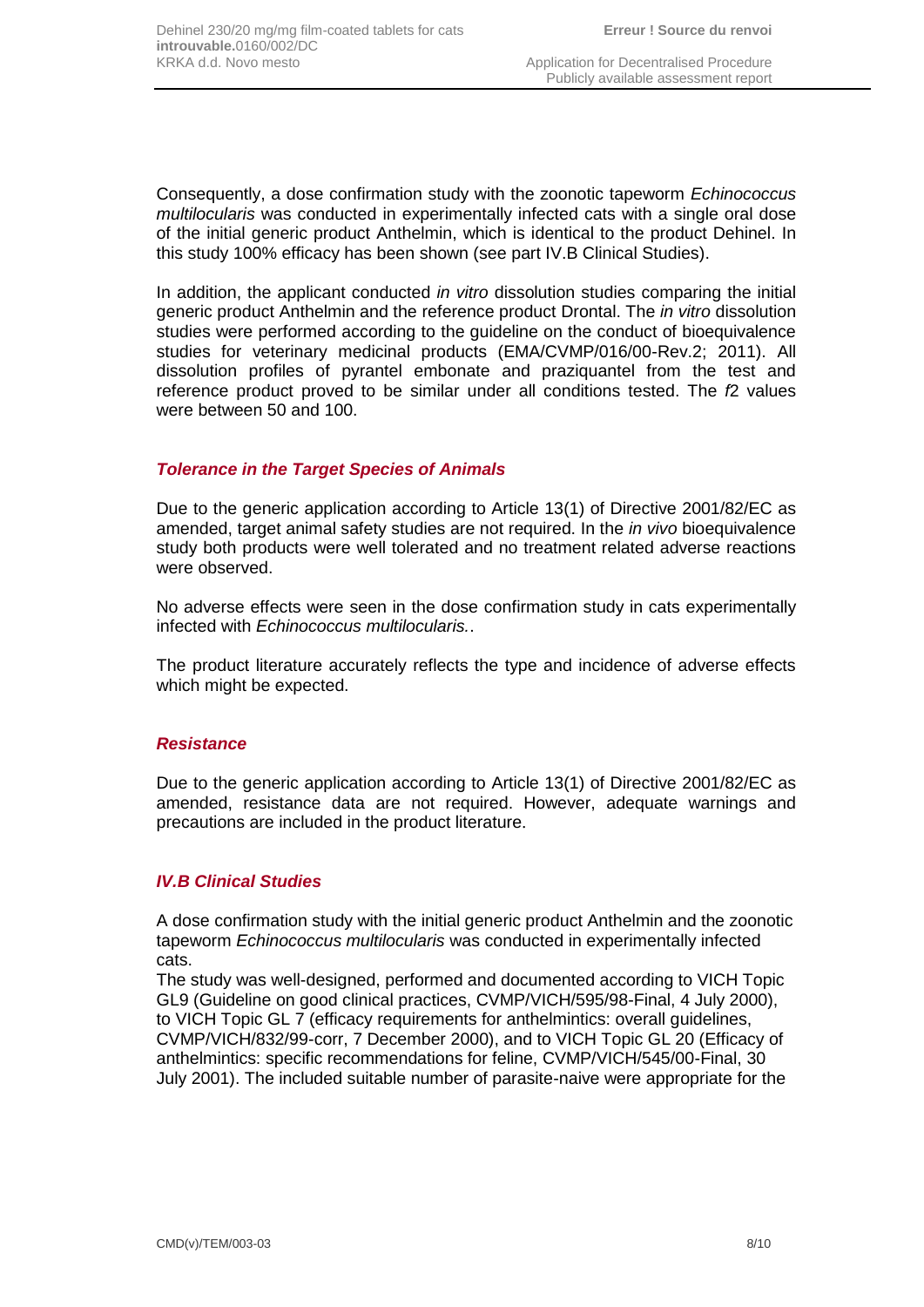purpose of this study. Animals received either treatment with a single oral administration of the initial generic product Anthelmin or no treatment at all. The measure of effectiveness was the worm counts at necropsy on day 5 post application. The number of worms were summarised using descriptive statistics. For the calculation of percent of effectiveness geometric means were considered primary. Efficacy based on arithmetic means were also presented. The adequacy of infection with *Echinococcus multilocularis* was confirmed in untreated controls. Efficacy of Anthelmin and hence, also Dehinel based on both geometric and arithmetic mean was 100 %. No adverse effects were observed. Taking into account the results of the *in vitro* studies, equivalence of Dehinel to the reference product Drontal was demonstrated.

#### *Laboratory Trials*

No data needed.

#### *Field Trials*

No data needed.

## **V. OVERALL CONCLUSION AND BENEFIT– RISK ASSESSMENT**

The data submitted in the dossier demonstrate that when the product is used in accordance with the Summary of Product Characteristics, the risk benefit profile for the target species is favourable and the quality and safety of the product for humans and the environment is acceptable.